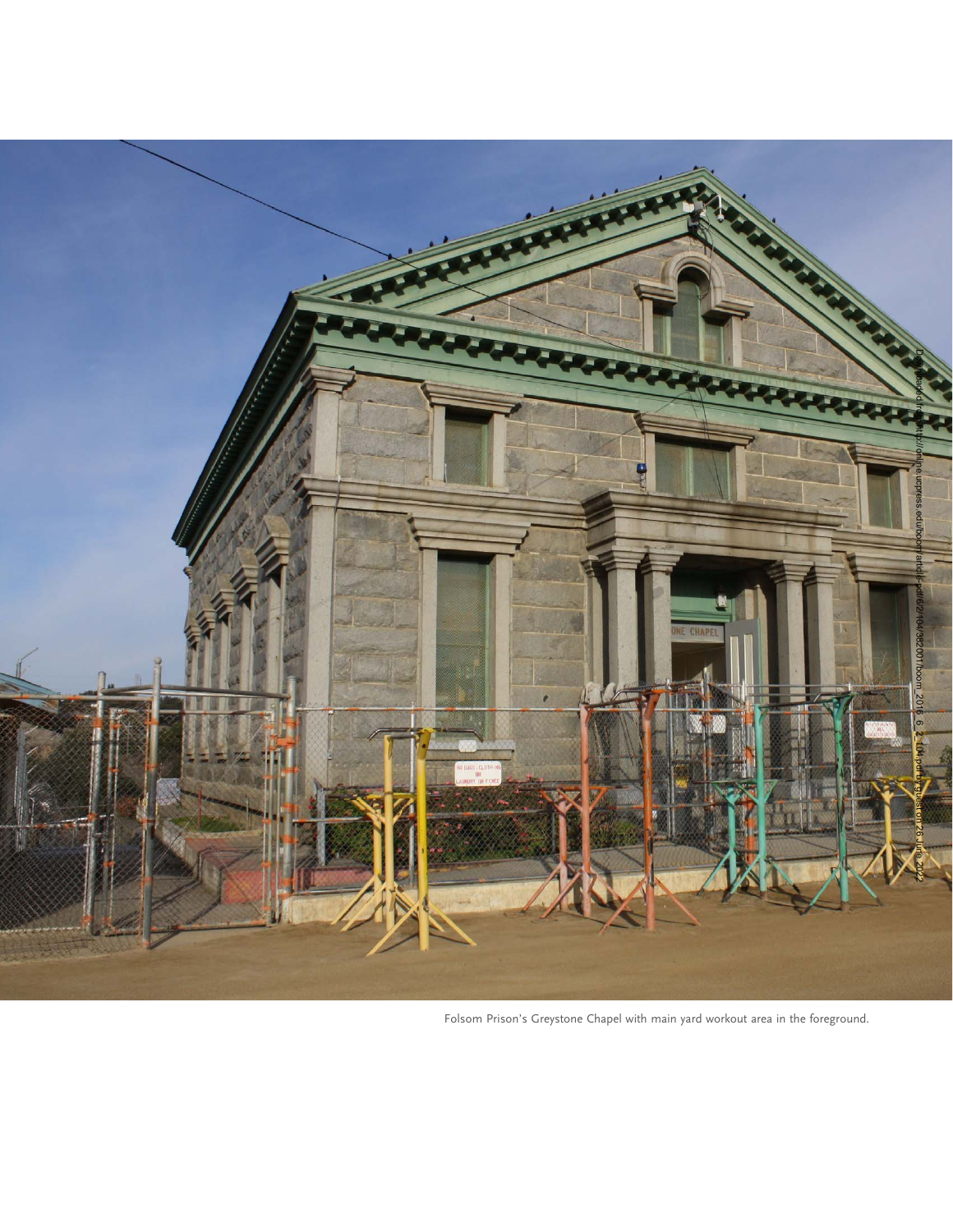

## jason s. sexton Greystone Chapel

## Finding freedom inside Folsom Prison's walls

J ohnny Cash's May 1968 album, At Folsom Prison, revitalized his career. Recorded live before two audiences of 1,000 inmates in a Folsom Prison dining hall on Saturday, 13 January 1968, the final song of both sets—and the eventual album was ''Greystone Chapel.'' Yet Cash heard it for the first time just the day before his visit to Folsom. Floyd Gressett, a pastor from Ventura and a long-time minister to prisoners, had passed along a cassette to Cash ahead of the band's Friday rehearsal. Gressett happened on the cassette tape from a Folsom prison worker earlier that day. The tape contained the track, written and sung by Folsom inmate Glen Sherley, whose deep voice, like Cash's own, boomed from the tape to introduce it: ''All right, this is a take on Greystone Chapel.''<sup>1</sup>

Made famous through Cash's romantic mythologizing, $2$  the chapel itself has an unusual place in the life and history of Folsom. Folsom Prison was founded in 1880 to ease overcrowding from San Quentin. As with San Quentin, Folsom's original blueprints show no sign of a chapel. It wasn't until a decade later that Chinese convicts began constructing Folsom's chapel, each several-hundred-pound granite stone cut by hand. Both prisons were modeled on the Auburn system, which used labor and discipline to instill respect for work and for others. America's earliest penitentiaries carefully designed meaningful space for religious worship. Yet despite California's emergence as a simultaneously secular and religious modern utopia,<sup>3</sup> a secular vision dominated the design of California's first prisons. Professor of Law and Literature at Columbia University Robert Ferguson calls today's American prison a ''peculiar version of hell ... that the American separation of church and state has imagined'' for its inhabitants.<sup>4</sup>

Set amid the wider prison buildings, designed in the Gothic style, Greystone Chapel was designed by Protestant prison officials as an austere space. When it was

BOOM: The Journal of California, Vol. 6, Number 2, pps 104–110, ISSN 2153-8018, electronic ISSN 2153-764X. © 2016 by The Regents of the University of California. All rights reserved. Please direct all requests for permission to photocopy or reproduce article content through the University of California Press's Reprints and Permissions web page, http://www.ucpress.edu/journals.php?p=reprints. DOI: 10.1525/boom.2016.6.2.104.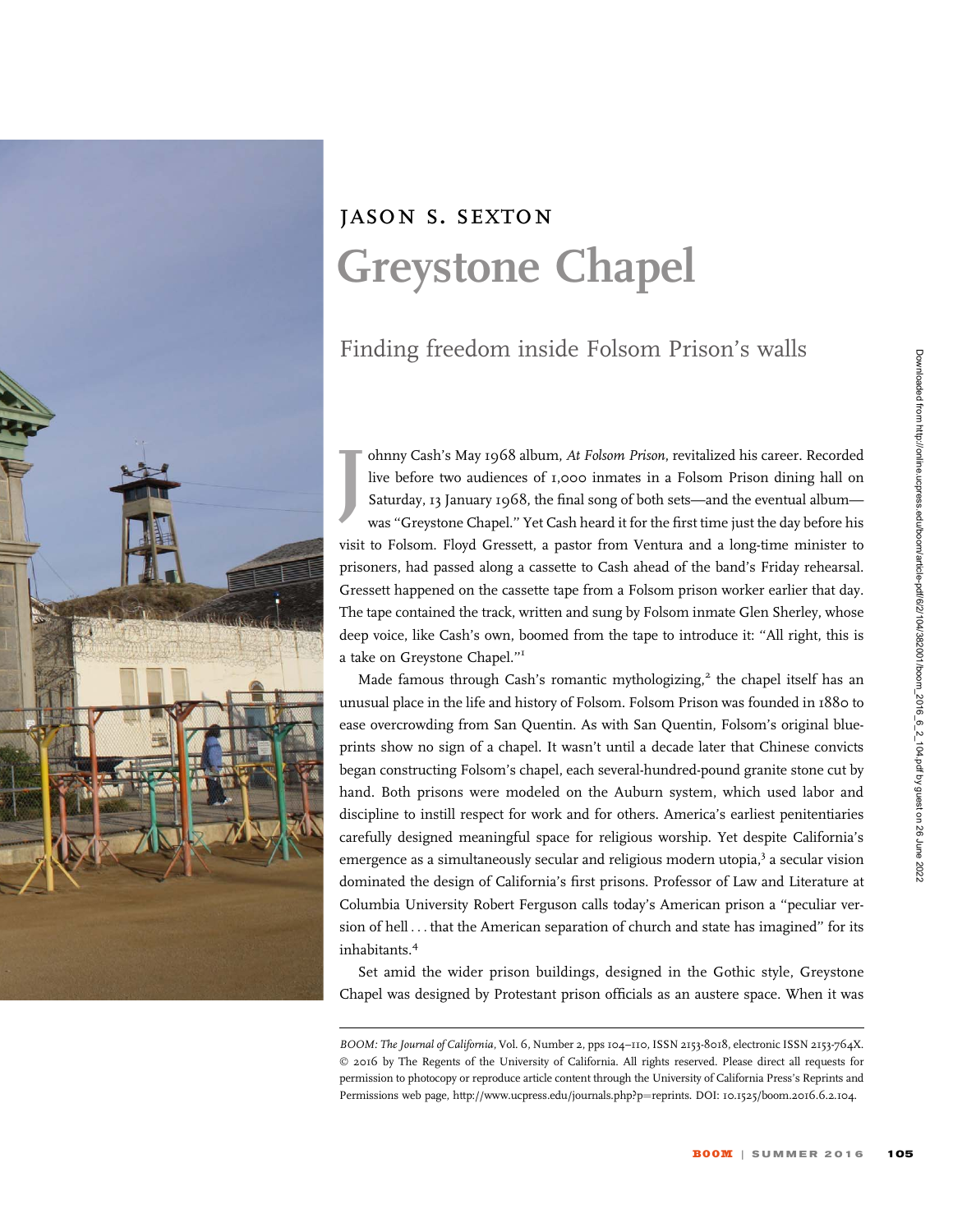

The chapel was completed in 1903.

finally completed in 1903, it primarily served Catholics before taking on a life of its own. In 1909, along with religious chapel activities, it also functioned as a theater for the prison's motion picture showings.<sup>5</sup> It later became the site of a  $12' \times 21'$  replica mural of Da Vinci's The Last Supper, painted between 1938 and 1939 by Hollywood set designer Ralph Pecor, who served time at Folsom for manslaughter.

Today, the chapel is used by religious and nonreligious groups that each rearrange the space to suit their needs. Muslims cover Pecor's painting when they gather, and Mormons use the smaller rooms in the back. Sometimes inmates wander in during one of the multiple Sunday services, not entirely sure what they will find, or what they are there for. The chapel's worn-out piano got a free tuning courtesy of John Legend and his crew when the prison hosted him on 20 April 2015 as part of his #FREEAMERICA campaign.<sup>6</sup> Due to security issues, events like this aren't advertised; inmates were invited to the chapel for a special concert performance, and those who had not already entered were shut out once they realized what was happening and who was performing inside. Events like this in Greystone Chapel or in prison chapels up and down the state provide a space for transcendence within penitentiary walls. Whether that transcendence is of a spiritual or more prosaic nature depends on many factors at play within the prison walls.

Religion has had a role in prisons for as long as they have existed in the modern sense. Even the word ''penitentiary'' has roots in the Christian concept of penance. Showing commitment to this idea, the British Parliament appointed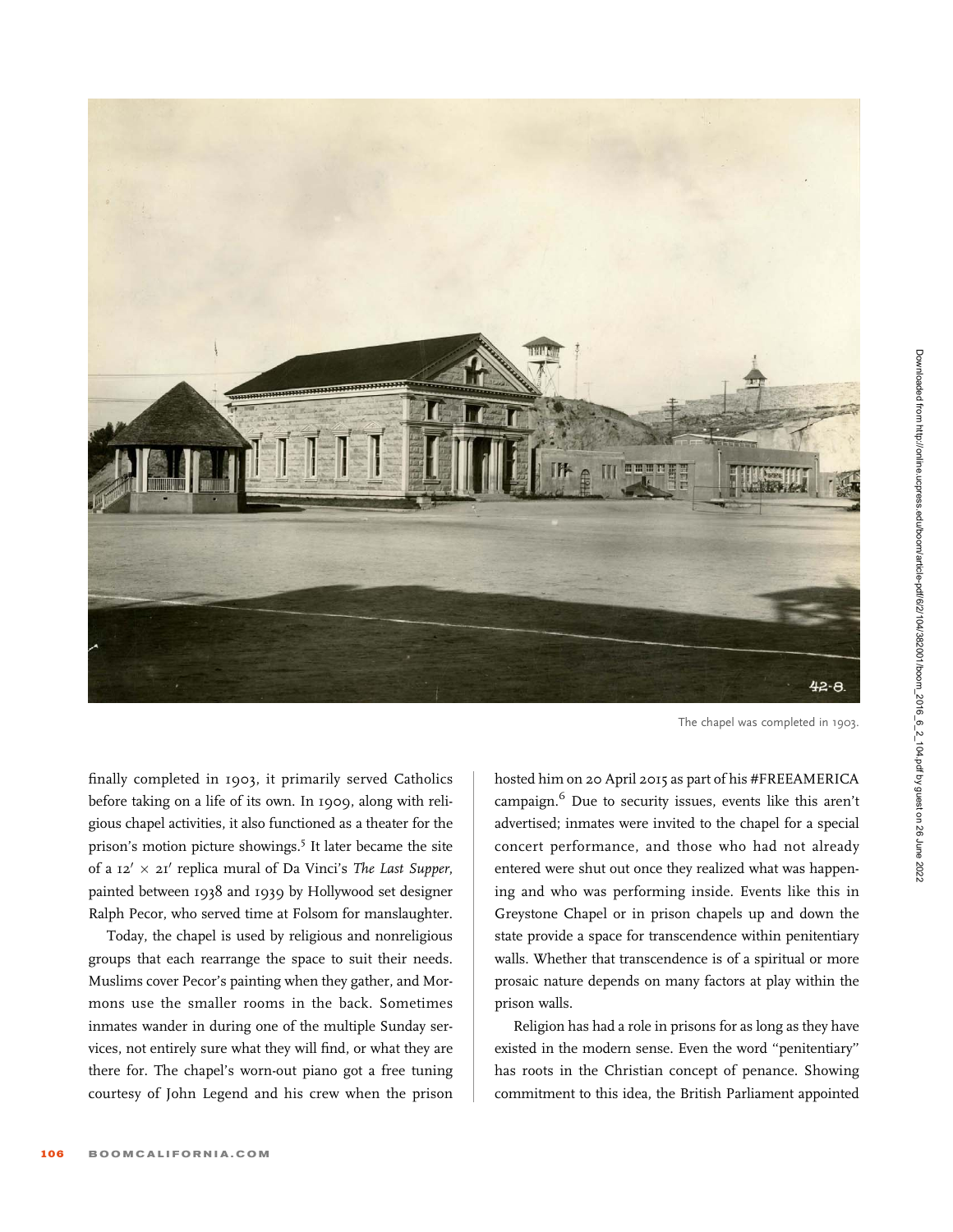

Greystone Chapel interior during Catholic Mass, with Ralph Pecor's The Last Supper in the background.

and gave a salary to prison chaplains beginning in 1773 two years before even jailers received a salary. Today, Folsom prison employs chaplains from several different traditions: Protestant, Catholic, Muslim, Jewish, Native American. Only these chaplains get hired for full-time positions. No Buddhists, which is odd, this being California. No Hindu. No Sikh. No Eastern Orthodox, despite a rich California heritage of Greek, Armenian, and Russian immigrants. Even the best chaplains function largely as facilitators now, both for the informal activity among members of their own religious faith traditions and the mundane services they provide when chaplains for other faith traditions aren't available to open chapel doors and provide resources essential for material worship. This is much different from earlier eras.

None of this is intended to suggest that Greystone Chapel has known only transcendence. The place has seen its share of vice and violence. Heroin has been shot up there, drugs and sex bought and sold, and murders committed. When the late Irish Catholic chaplain Father Denis Keaney, referred to by the inmates as the ''Pope'' of Folsom, saw Mexican Mafia member Mike Ison standing over an inmate he'd just stabbed in the Greystone Chapel, Keaney stated, ''You're in the House of the Lord!'' To which, Ison replied, ''The Lord won't have to come far to get this one then."7 Keaney was known not to take "any guff from anyone,'' and once threatened to beat Charles Manson within an inch of his life.<sup>8</sup>

These sorts of things, however, are certainly exceptions in the life of California prison chapels, which are commonly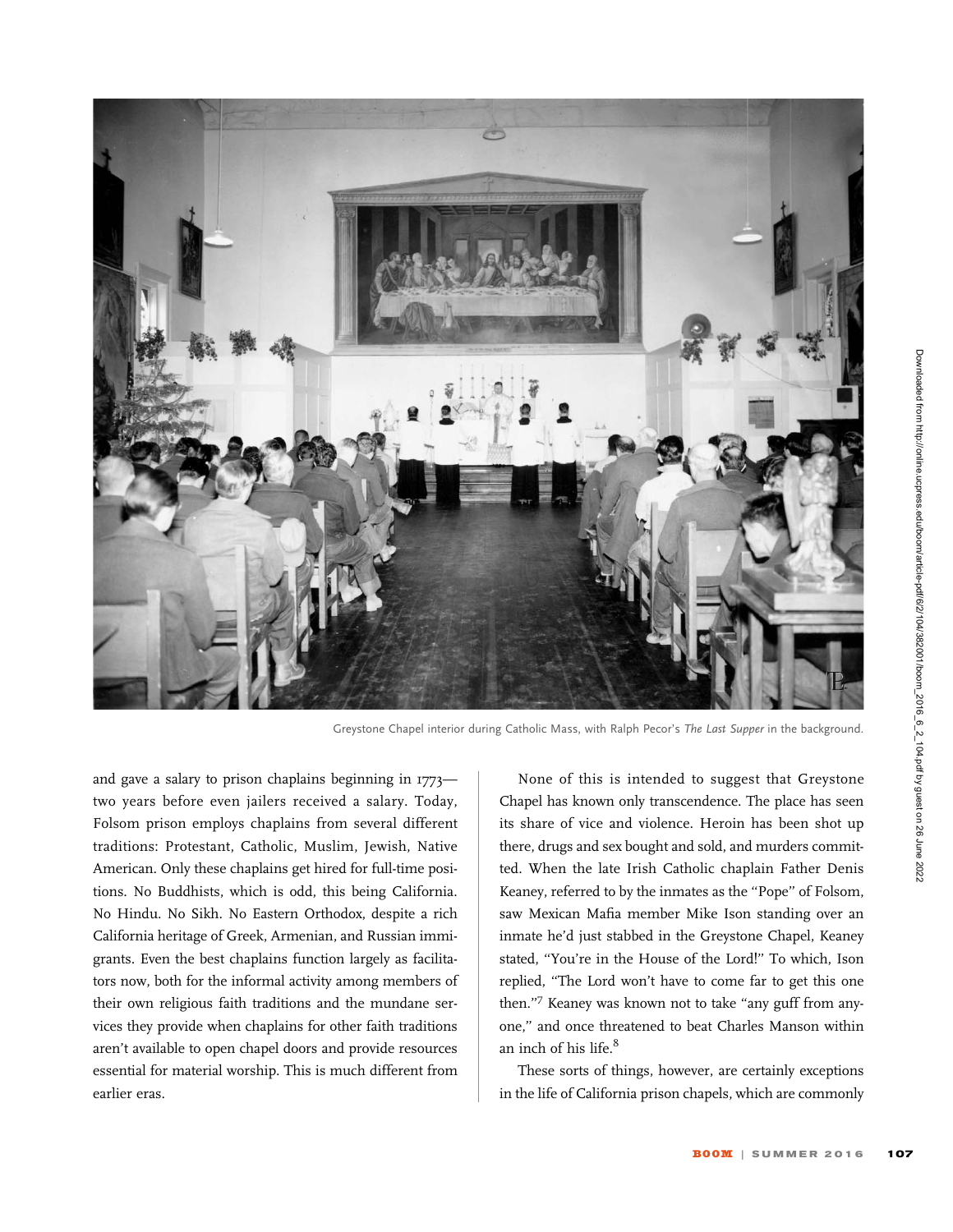understood to be ''off limits'' by inmates. By all accounts, the chapel is an altogether different space within the prison, set apart by a range of outside volunteer activity, and internally organized impulses of genuine reform, reorientation, and transformation focused on the moral and spiritual lives of inmates. It's hallowed, treated as sacred space—a calm within the storm that exists nowhere else within the prison. This is not because the chapel is governed strongly by guards, chaplains, or even volunteers, although they are present. Instead, the space is regulated by the informal governance of ''the brothers'' (in male facilities)—those whose lives have begun a strange process of transformation, renewal, and redemption.

The space of the chapel, open to all inmates, is a great beacon of hope for everyone in a place that is, by all definitions, a massive failure of a social engineering experiment. Yet within the structures of the prison and deeply embedded into the life of the chapel are opportunities for renewal, and people who offer themselves and their lives in audacious ways—and at incredible risk—for the good of all. This is true when inmates break ranks from gang affiliations in pursuit of a lifestyle change, bonding together with members of other races from the newfound community, seeking a way out of the intense life on the yard, however deep they may be into the prison dynamics. In some cases, prisoners who have found a new life in the chapel, sometimes after significant personal debt from gambling or other activities, have found the incarcerated religious community willing to sacrifice and vouchsafe for the prisoner's well-being and spiritual development, if indeed this pursuit is deemed genuine. Occasionally, when these individuals, sometimes major players in prison yard politics, make a genuine new commitment to chapel life, their former companions from the yard attend their rites of religious initiation (for example, baptism) or participate in other special religious services such as Ramadan, Hanukkah, or Easter.

The prison chapel is a place of redemption for so many and fills this position in ways that resist the repression that the mechanisms of power within the prison are intended to generate. Indeed, the California Department of Corrections and Rehabilitation, since adding ''Rehabilitation'' to its name in 2004, professes to believe in therapeutic restoration and reintegration. Most prisoners will get out one day and, hopefully, will be able to contribute meaningfully to society. At Folsom, Greystone Chapel is a place where music, art, leadership development, repentance, penance, hope, and transformation take place—instantiations of what Michel Foucault called a ''local situation'' counting as ''the contradiction to the whole.''9 It is the place where the contradictions of the corrections plus rehabilitation model are transcended. It is the place for renewal and even a kind of recreation with new possibilities that Hannah Arendt argues only come by forgiveness.

The political struggle to reform the prison today often yields the kind of gridlock that can be subverted only through practices that radically respond to a vision of freedom not extant in any of the formal structures built by the prison, including the chapel. This kind of transcendent resistance gives rise to extraordinary action deeply foreign to the carceral setting: joy, peace, patience, kindness, gentleness, and self-control. The theologically minded might call it the fruit of the Spirit, or the beginning of a truly transformative healing process. Often, it is the experience of this kind of renewal lived out in the chapel that becomes the basis for wider involvement in prison transformative life. Here is where love is, where the members of the prison community pray for those inside, those outside, and those inside headed outside—perhaps the most fearful scenario. But here is where love, forgiveness, imagination, pardon, and grace become the only thing that can see this through in California, which has had a far stronger penal outlook than most care to realize.

The vast majority of California's prisoners will eventually gain their freedom from the prison's walls. Many will face enormous hurdles, from a lack of family and connections on the outside to a lack of skills that would enable them to

The prison chapel is a place of redemption in ways that resist the repression that the mechanisms of power within the prison are intended to generate.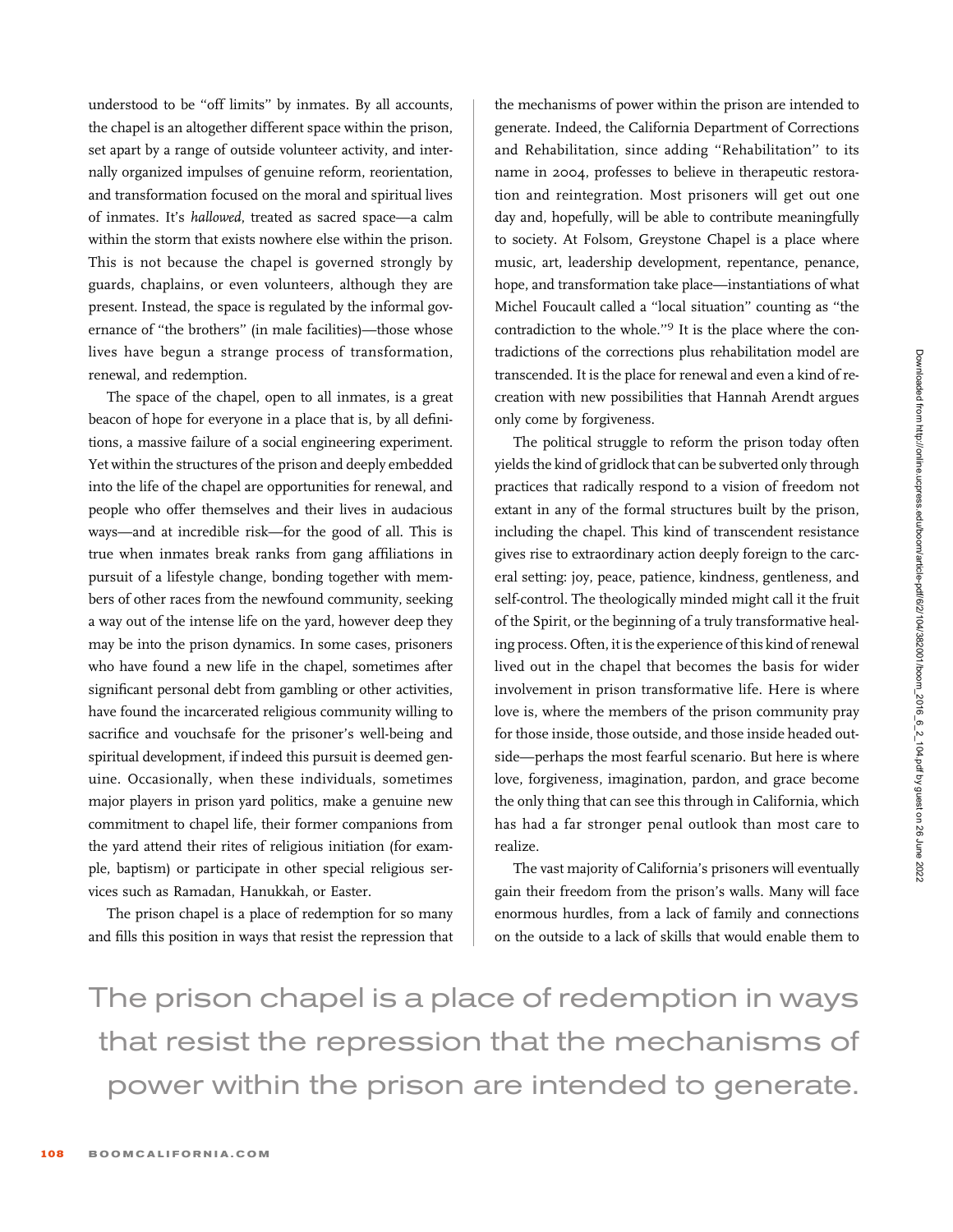find jobs—even if they were first able to find employers willing to hire someone with a felony conviction. To varying degrees, these challenges can be mitigated by programs both inside and outside the prison. What these programs cannot provide, however, is a lesson in what it means to be free. The denial of freedom is, of course, one of the purposes of the prison. But knowing how to be free, how to find joy and peace and kindness, and understanding the responsibilities that come with them are vital for life outside—and staying outside—of prison. There must be a place to learn them. For many in Folsom, as at many other prisons across the state, that place is the chapel. It is where incarcerated folks can see and find hope, even as the prison's formal and informal structures and the world outside of the prison struggle to deliver an imagined rehabilitative vision still purported as possible, although often remaining elusive.

Johnny Cash made music in the den of darkness. Many others bring their own kind of inspiration into the den and with it hope for the freedom experienced within the Greystone Chapel, inside the walls of prison. If hope and freedom can grow there, they can grow anywhere.  $\mathbf B$ 

## **Notes**

All photos courtesy of the California Department of Corrections and Rehabilitation unless otherwise noted.

- Eyewitness details of Cash's visit are chronicled in Gene Beley, ''Folsom Prison Blues,'' Virginia Quarterly Review 81/1 (2005): 218–27.
- <sup>2</sup> There's some question about whether Sherley actually wrote the song, which Cash began to doubt after advocating for his release from prison; Sherley later committed suicide, 11 May 1978. See Robert Hilburn, Johnny Cash: The Life (New York: Back Bay Books, 2013), 326–31, 438–40.
- <sup>3</sup> Kevin Starr, Americans and the California Dream: 1850–1915 (New York: Oxford University Press, 1973), 74.
- <sup>4</sup> Robert A. Ferguson, Inferno: An Anatomy of American Punishment (Cambridge, MA: Harvard University Press, 2014), 1.
- <sup>5</sup> April Moore, Folsom's 93: The Lives and Crimes of Folsom Prison's Executed Men (Fresno: Craven Street Books, 2013), 37.
- <sup>6</sup> [http://letsfreeamerica.com/.](http://letsfreeamerica.com/)
- <sup>7</sup> Jim Brown, Folsom Prison (San Francisco: Arcadia, 2008), 105.
- <sup>8</sup> Ibid., 104.
- <sup>9</sup> Michel Foucault, Power/Knowledge: Selected Interviews and Other Writings 1972–1977 (New York: Vintage Books, 1980), 144.